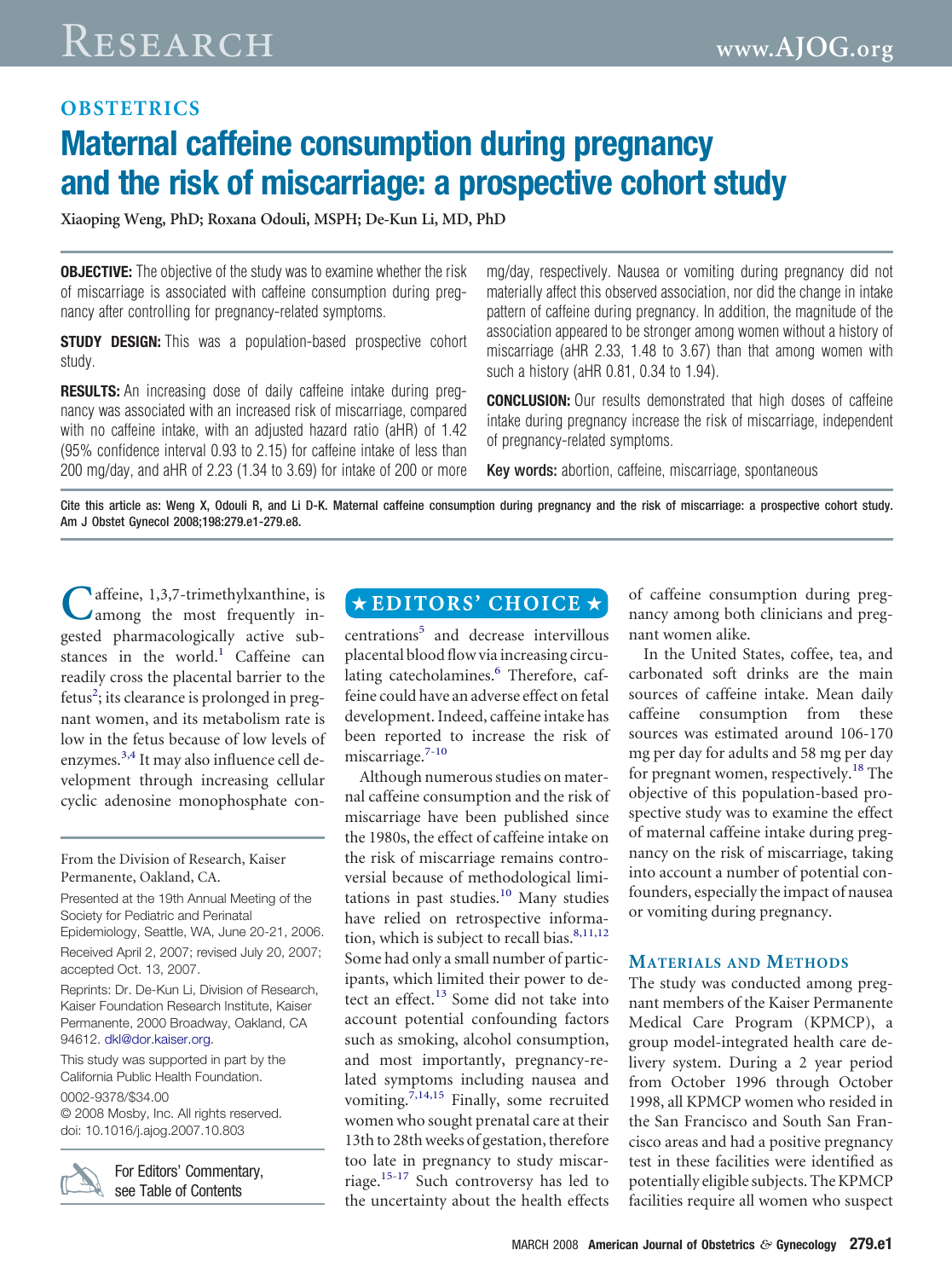that they might be pregnant to undergo a pregnancy test at the KPMCP laboratory regardless of whether they have already performed home pregnancy tests. Any woman who submitted a urine or blood sample for a pregnancy test was given a flyer explaining the purpose of the study and was informed of the possibility of being contacted for this study. A postage-paid and self-addressed return refusal postcard was included with the flyer so that women who did not wish to be contacted for the study could inform us. Specially trained female interviewers contacted all women who did not return their refusal cards. Any woman who spoke English and intended to carry her pregnancy to term at the time of contact was considered eligible for the study. Women already included in the study for 1 pregnancy were not eligible to be included for subsequent pregnancies during the study period.

Of 2729 eligible women, 164 (6%) were contacted too far along in their pregnancy (more than 15 weeks) for interview; 317 (12%) initially agreed to participate but were unable to schedule an interview; 1185 (43%) refused to participate; and ultimately 1063 (39%) completed the interview. The main reasons for refusal were too busy, not interested, and too stressful to participate. A more detailed description of the study design and methods can be found elsewhere.[19](#page-7-0)

#### **Exposure assessment**

Information on exposure to caffeine consumption during pregnancy was obtained during an in-person interview conducted soon after a woman's pregnancy was confirmed (the median gestational age at interview was 71 days). Women were asked to report their intake of beverage including caffeine-containing beverages since their last menstrual period (LMP). They were asked about the types of their drinks; timing of initial drink; the frequency and amount of the intake; whether they changed consumption patterns since becoming pregnant; and, if so, the time, the frequency, and the amount of consumption after the change. Women might report their caf-

feine intake on either a daily or weekly basis and then average daily intake was calculated. Sources of caffeine included coffee (caffeinated or decaffeinated), tea (caffeinated or decaffeinated), caffeinated soda (including 17 brands, such as Coca-Cola, Big Red, and Pepsi-Cola, etc), and hot chocolate. We used the following conversion factors to estimate the amount of caffeine intake: for every 150 mL of a beverage, we estimated 100 mg for caffeinated coffee, 2 mg for decaffeinated coffee, 39 mg for caffeinated tea, 15 mg for caffeinated soda, and 2 mg for hot chocolate.<sup>[8](#page-7-0)</sup>

Information on potential confounders, such as maternal age, race, education, household income, marital status, smoking, alcohol consumption, Jacuzzi use, exposure to magnetic fields (MF) during pregnancy, and symptoms related to pregnancy such as nausea and vomiting were also collected during the in-person interview.

#### **Pregnancy outcome**

Pregnancy outcomes up to 20 weeks of gestation were determined for all participants through the following 3 methods: (1) searching the KPMCP inpatient or outpatient databases, (2) reviewing medical records, and (3) contacting participants whose outcomes could not be determined by using the previous 2 methods. Because, by definition, no miscarriage occurs after 20 weeks of gestation, pregnancy status was censored at 20 weeks of gestation for those pregnancies that continued beyond 20 weeks. We had information on pregnancy outcomes for all participants at 20 weeks of gestation. More than 95% of miscarriages in our study population occurred before 15 weeks of gestation. Because we recruited women at an early gestational age, a total of 102 subjects (59%) had already had a miscarriage at the time of initial contact for their participation. These subjects were interviewed soon after their miscarriage (median delay 19 days), and information on caffeine intake was ascertained only up to the end of pregnancy.

#### **Statistical analysis**

The Cox proportional hazards regression was used to take into account possible differing gestational ages at study entry between the exposed (caffeine intake) and unexposed.<sup>[20,21](#page-7-0)</sup> By using the Cox model with left truncation, we examined the association between caffeine consumption and the risk of miscarriage at any specific gestational age only forthose women who had entered into the study and remained pregnant at the beginning of that specific gestational age. The interval between conception and study entry was truncated in this case (ie, treated as missing follow-up time). Using the Cox model also enabled us to easily assess whether the effect of caffeine consumption on the risk of miscarriage changed with gestational age.

Entry time was defined as gestational age at the positive pregnancy test because we started to follow up a woman's pregnancy at her positive pregnancy test. The median gestational age at entry for the entire cohort was 40 days. The follow-up time was gestational age in days. Gestational age was determined by ultrasound (16.4%), an obstetrician (50.9%), or the self-reported last menstrual period (32.7%) if the determination by ultrasound or obstetricians was not available. All participants were followed up until miscarriage, termination of pregnancy because of other causes (eg, ectopic pregnancy), or 20 weeks of gestation.

The average daily caffeine intake during pregnancy was categorized as 0, less than 200 mg/day, or 200 or more mg/day in the overall analysis. Potential confounders, such as maternal age, race, education, household income, marital status, smoking, alcohol consumption, Jacuzzi use, MF exposure, and nausea and vomiting were included into the COX model for adjustment. A test for trend was performed with the categories of caffeine intake as an ordinal scale. All statistical analyses were performed using SAS 9.0 (SAS Institute, Cary, NC).

#### **RESULTS**

Overall 172 of women (16.18%) miscarried. Whereas 264 women (25%) reported no consumption of any caffeine-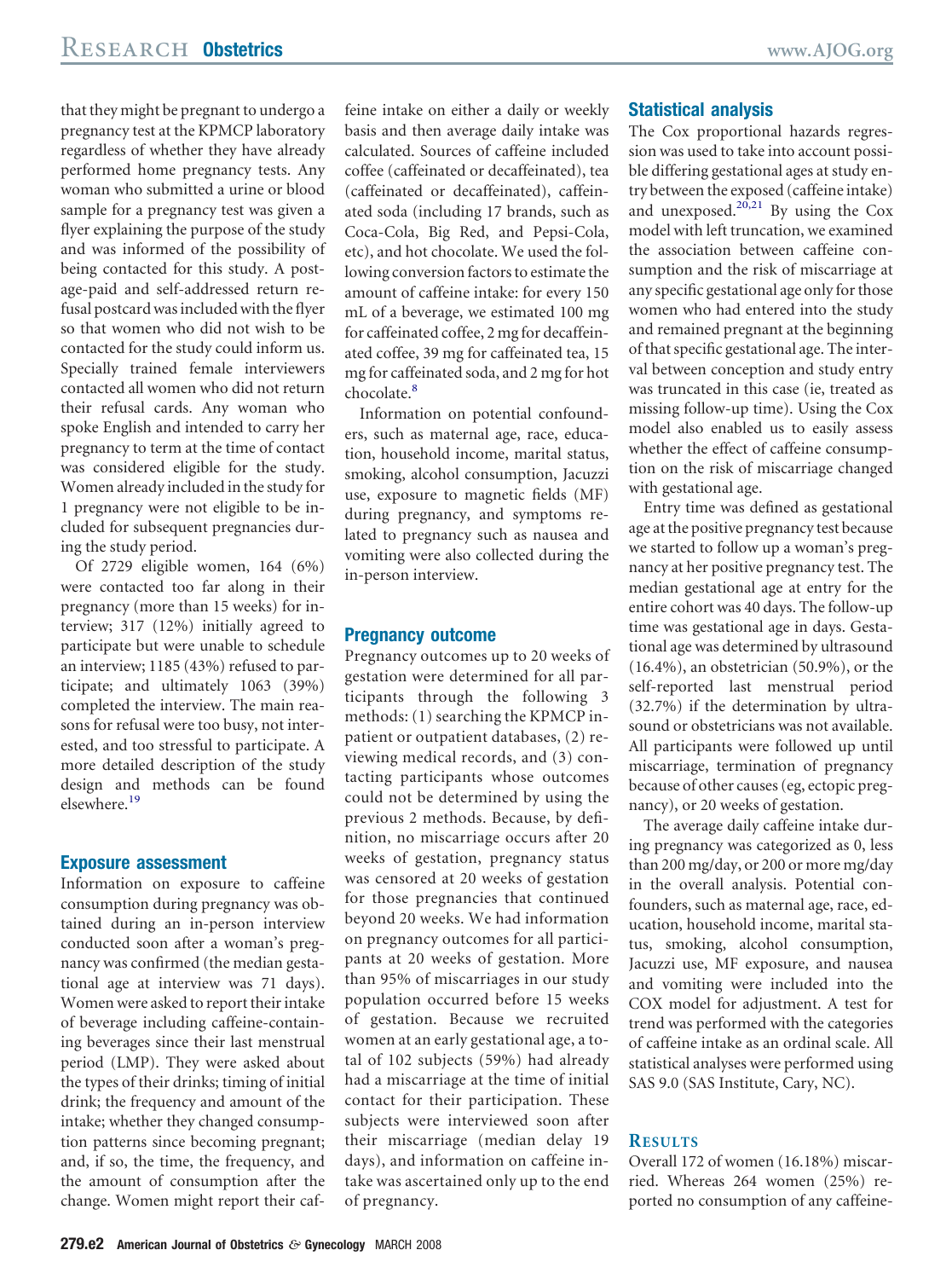# Characteristics of the study population by caffeine intake

|                                             |              | <b>Caffeine intake</b> |         |                |         |                                  |         |  |
|---------------------------------------------|--------------|------------------------|---------|----------------|---------|----------------------------------|---------|--|
|                                             | <b>Total</b> | 0 mg/day               |         | $0-200$ mg/day |         | 200 mg/day or<br>greater         |         |  |
|                                             | $(n = 1063)$ | $(n = 264)$            | $\%$    | $(n = 635)$    | $\%$    | $(n = 164)$                      | $\%$    |  |
| Maternal age (y)                            |              |                        |         |                |         |                                  |         |  |
| 24 or younger                               | 153          | 45                     | (17.05) | 97             | (15.28) | 11                               | (6.71)  |  |
| $25 - 29$                                   | 294          | 77                     | (29.17) | 181            | (28.50) | 36                               | (21.95) |  |
| $30 - 34$                                   | 358          | 83                     | (31.44) | 219            | (34.49) | 56                               | (34.15) |  |
| 35 or older                                 | 258          | 59                     | (22.35) | 138            | (21.73) | 61                               | (37.20) |  |
| Race                                        |              |                        |         |                |         |                                  |         |  |
| White                                       | 405          | 91                     | (34.60) | 235            | (37.24) | 79                               | (48.77) |  |
| <b>Black</b>                                | 77           | 25                     | (9.51)  | 48             | (7.61)  | 4                                | (2.47)  |  |
| Hispanic                                    | 221          | 53                     | (20.15) | 141            | (22.35) | 27                               | (16.67) |  |
| Asian or Pacific Islander                   | 296          | 80                     | (30.42) | 176            | (27.89) | 40                               | (24.69) |  |
| <b>Other</b>                                | 57           | 14                     | (5.32)  | 31             | (4.91)  | 12                               | (7.41)  |  |
| Education                                   |              |                        |         |                |         |                                  |         |  |
| Less than college                           | 589          | 147                    | (55.89) | 350            | (55.29) | 92                               | (56.10) |  |
| College degree                              | 307          | 74                     | (28.14) | 183            | (28.91) | 50                               | (30.49) |  |
| Graduate school                             | 164          | 42                     | (15.97) | 100            | (15.89) | 22                               | (13.41) |  |
| Household income                            |              |                        |         |                |         |                                  |         |  |
| Less than \$50,000                          | 618          | 160                    | (63.49) | 374            | (62.44) | 84                               | (53.55) |  |
| \$50,000 or more                            | 389          | 92                     | (36.51) | 225            | (37.56) | 72                               | (46.15) |  |
| Marital status                              |              |                        |         |                |         |                                  |         |  |
| <b>Married</b>                              | 850          | 220                    | (83.65) | 497            | (78.89) | 133                              | (79.17) |  |
| Single                                      | 63           | 15                     | (5.70)  | 41             | (6.51)  | 7                                | (4.17)  |  |
| Living together or having a regular partner | 114          | 23                     | (8.75)  | 76             | (12.06) | 15                               | (8.93)  |  |
| <b>Other</b>                                | 34           | 5                      | (1.90)  | 16             | (2.54)  | 13                               | (7.74)  |  |
| Previous miscarriage                        |              |                        |         |                |         |                                  |         |  |
| 0                                           | 844          | 219                    | (82.95) | 511            | (80.47) | 114                              | (69.51) |  |
| 1                                           | 164          | 35                     | (13.26) | 92             | (14.49) | 37                               | (22.56) |  |
| 2 or more                                   | 55           | 10                     | (3.79)  | 32             | (5.04)  | 13                               | (7.93)  |  |
| Vomiting since LMP                          |              |                        |         |                |         |                                  |         |  |
| Yes                                         | 421          | 109                    | (41.29) | 264            | (41.64) | 48                               | (29.27) |  |
| No                                          | 641          | 155                    | (58.71) | 370            | (58.36) | 116                              | (71.73) |  |
| Aversion to caffeine                        |              |                        |         |                |         |                                  |         |  |
| Yes                                         |              |                        |         | 221            | (34.85) | 69                               | (41.82) |  |
| No                                          |              |                        |         | 413            | (65.15) | 96                               | (58.18) |  |
| Smoked since LMP                            |              |                        |         |                |         |                                  |         |  |
| Yes                                         | 107          | 8                      | (3.03)  | 63             | (9.92)  | 36                               | (21.95) |  |
| No                                          | 956          | 256                    | (96.97) | 572            | (90.08) | 128<br>Continued on page 279.e4. | (78.05) |  |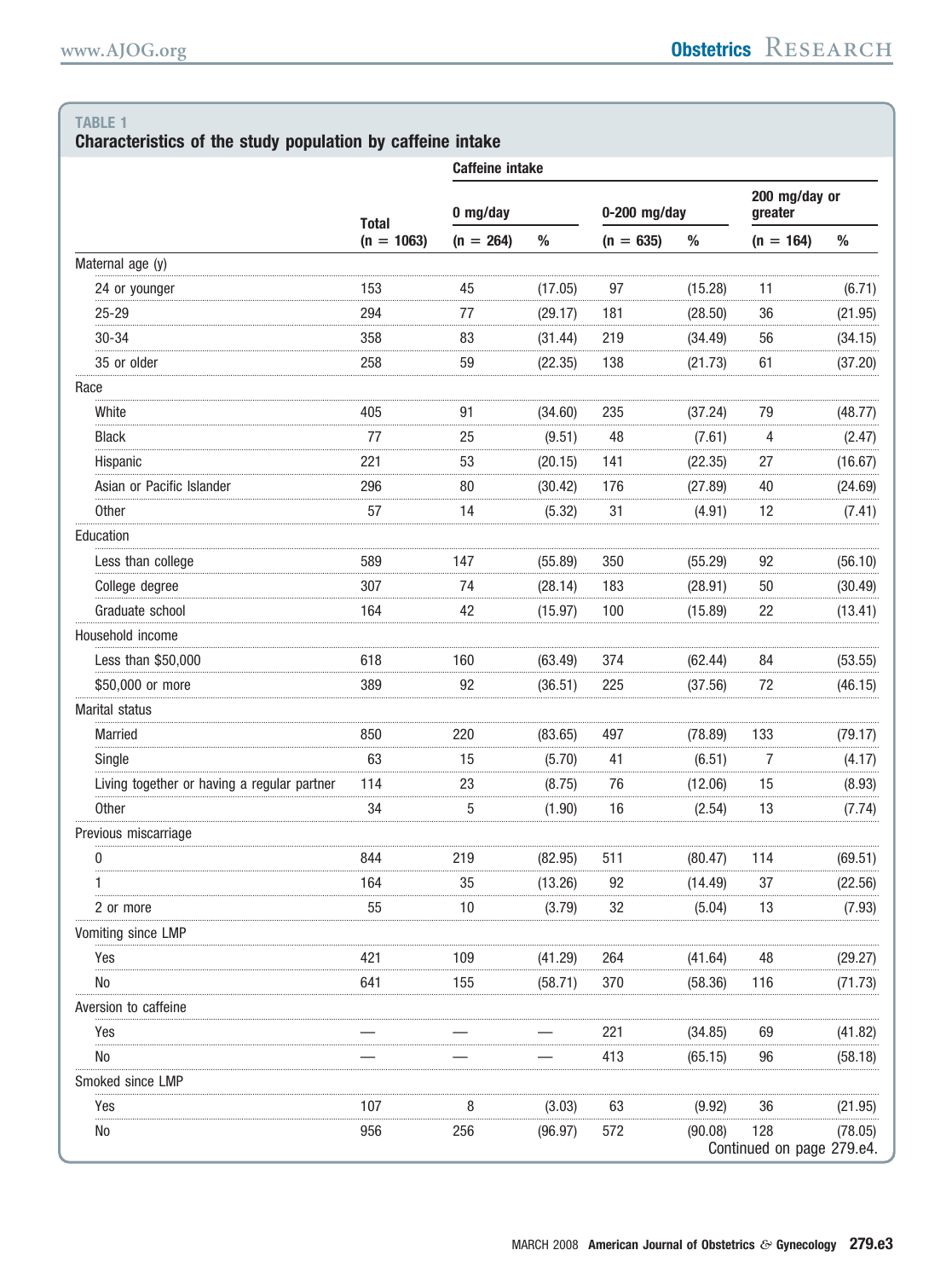**Characteristics of the study population by caffeine intake**

Continued from page 279.e3.

|                                                                       |              | <b>Caffeine intake</b> |         |                |         |                       |         |  |
|-----------------------------------------------------------------------|--------------|------------------------|---------|----------------|---------|-----------------------|---------|--|
|                                                                       | <b>Total</b> | $0$ mg/day             |         | $0-200$ mg/day |         | 200 mg/day or greater |         |  |
|                                                                       | $(n = 1063)$ | $(n = 264)$            | %       | $(n = 635)$    | %       | $(n = 164)$           | %       |  |
| Alcohol use since LMP                                                 |              |                        |         |                |         |                       |         |  |
| Yes                                                                   | 439          | $\prime\prime$         | (29.17) | 272            | (42.83) | 90                    | (54.88) |  |
| No                                                                    | 624          | 187                    | (70.83) | 363            | (57.17) | 74                    | (45.12) |  |
| Jacuzzi use                                                           |              |                        |         |                |         |                       |         |  |
| Yes                                                                   | 105          | 25                     | (9.51)  | 57             | (9.03)  | 23                    | (14.02) |  |
| No                                                                    | 953          | 238                    | (90.49) | 574            | (91.97) | 141                   | (85.98) |  |
| Drug use during<br>pregnancy                                          |              |                        |         |                |         |                       |         |  |
| Yes                                                                   | 60           |                        | (5.3)   | 36             | (5.67)  | 10                    | (6.10)  |  |
| <b>No</b>                                                             | 1003         | 250                    | (94.7)  | 599            | (94.33) | 154                   | (93.90) |  |
| Exposure to MF, mG                                                    |              |                        |         |                |         |                       |         |  |
| 16 or greater                                                         | 780          | 195                    | (73.86) | 458            | (72.13) | 127                   | (77.44) |  |
| Less than 16                                                          | 283          | 69                     | (26.14) | 177            | (27.87) | 37                    | (22.56) |  |
| Gestational age at entry, d                                           |              |                        |         |                |         |                       |         |  |
| $0 - 48$                                                              | 768          | 198                    | (75.00) | 456            | (71.81) | 114                   | (69.51) |  |
| 49-69                                                                 | 240          | 57                     | (21.59) | 146            | (22.99) | 37                    | (22.56) |  |
| 70-140                                                                | 55           | 9                      | (3.41)  | 33             | (5.20)  | 13                    | (7.93)  |  |
| Weng. Caffeine consumption and miscarriage. Am J Obstet Gynecol 2008. |              |                        |         |                |         |                       |         |  |

containing beverages during pregnancy, 635 women (60%) reported 0-200 mg of caffeine intake per day, and 164 women (15%) had 200 mg or more of daily caffeine consumption. Table 1 compares the various characteristics of women who were at different levels of caffeine consumption. Caffeine intake was associated with a variety of risk factors for miscarriage, such as age of 35 years or older; having had a prior miscarriage; an absence of vomiting; and smoking, alcohol consumption, and use of Jacuzzi during pregnancy. Also, women with higher caffeine consumption were more likely to be white and to have a higher household income.

An increasing amount of caffeine intake was associated with an increased risk of miscarriage [\(Table](#page-4-0) 2). Compared with nonusers, women who consumed 0-200 mg caffeine daily had an increased risk of miscarriage (15% vs 12%), and the corresponding risk was much greater (25%) among women who consumed

more than 200 mg caffeine daily. After adjustment for potential confounders including maternal age, race, education, household income, marital status, previous miscarriage, smoking, alcohol consumption, Jacuzzi use, MF exposure, and nausea and vomiting, the hazard ratio of miscarriage was 1.42 (95% confidence interval [CI], 0.93 to 2.15) and 2.23 (95% CI, 1.34 to 3.69) for daily caffeine consumption of 0-200 mg and 200 mg or more, respectively ( $P$  for trend  $\leq$  .01). Regarding the sources of caffeine, 63% of total caffeine consumed was from coffee. There were 152 women (19%) whose source of caffeine was solely from coffee, 293 (36.7%) from sources other than coffee, and the remaining 351 women (43.9%) from coffee and noncoffee sources (coffee, tea, soft drinks, etc). We performed a stratified analysis according to the source of caffeine, and the association remained, regardless of the sources.

[Table](#page-4-0) 3 shows the relationship between caffeine consumption and the risk of miscarriage separately for women whose pattern of caffeine consumption changed during pregnancy. A total of 631 women (79%) reduced their caffeine consumption since they became pregnant and 152 (19%) maintained the same consumption pattern, whereas 16 (2%) increased their consumption during the pregnancy. Caffeine intake of 200 mg or greater remained associated with an increased risk of miscarriage, regardless of whether a woman changed her pattern of caffeine intake after pregnancy, although the estimate in each stratum was no longer statistically significant because of reduced sample size from stratification. The number of women who increased their caffeine intake after pregnancy was too small to have a meaningful interpretation.

To examine whether the observed association was influenced by other risk factors, we conducted additional analy-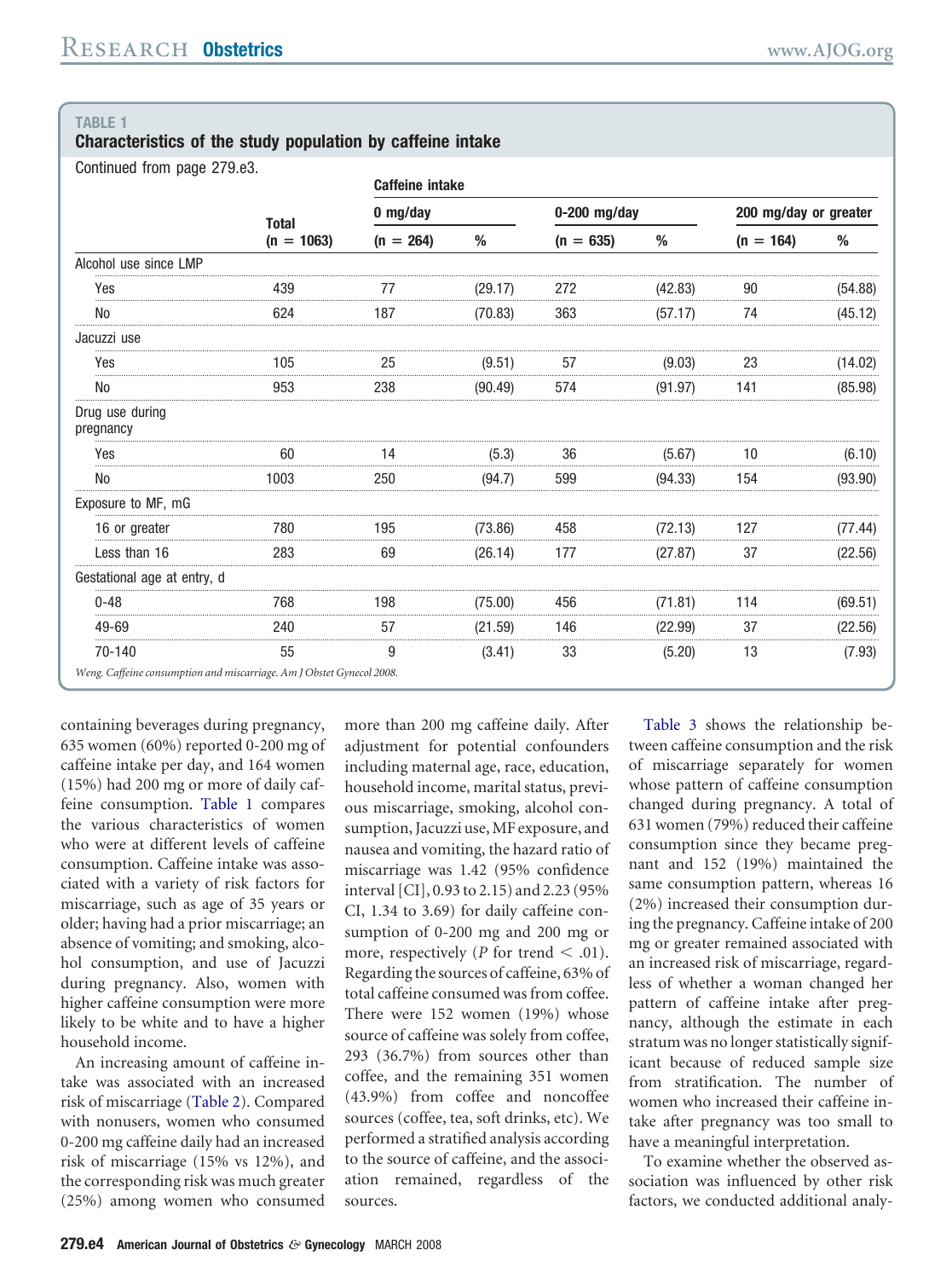<span id="page-4-0"></span>

| Caffeine intake during pregnancy and the risk of miscarriage |  |  |  |  |  |  |  |
|--------------------------------------------------------------|--|--|--|--|--|--|--|
|--------------------------------------------------------------|--|--|--|--|--|--|--|

|                                | <b>Miscarriage</b> |             |                                | aHR <sup>a</sup>               |  |
|--------------------------------|--------------------|-------------|--------------------------------|--------------------------------|--|
| Caffeine intake (mg/d)         | Yes $n$ $(\%)$     | No $n$ (%)  | cHR                            |                                |  |
| Nonuser                        | 33 (12.50)         | 231 (87.50) |                                |                                |  |
| Overall                        |                    |             |                                |                                |  |
| Less than 200                  | 97 (15.30)         | 538 (84.72) | 1.23 $(0.83 \text{ to } 1.82)$ | 1.42 $(0.93 \text{ to } 2.15)$ |  |
| 200 or more                    | 42 (25.45)         | 122 (74.39) | 2.44 (1.54 to 3.85)            | $2.23(1.34 \text{ to } 3.69)$  |  |
| From coffee only               |                    |             |                                |                                |  |
| Less than 200                  | 19 (16.81)         | 94 (83.19)  | $1.32(0.76 \text{ to } 2.33)$  | 1.18 $(0.64 \text{ to } 2.18)$ |  |
| 200 or more                    | 12 (30.77)         | 27 (69.23)  | $2.82$ (1.43 to 5.57)          | 2.49 (1.22 to 5.08)            |  |
| From noncoffee only            |                    |             |                                |                                |  |
| Less than 200                  | 54 (18.95)         | 231 (81.05) | 1.61 (1.05 to 2.49)            | 2.04 (1.29 to 3.21)            |  |
| 200 or more                    | 2(25.00)           | 6(75.00)    | 2.69 (0.65 to 11.22)           | 5.72 (1.29 to 25.37)           |  |
| From both coffee and noncoffee |                    |             |                                |                                |  |
| Less than 200                  | 24 (10.17)         | 212 (89.83) | $0.80$ (0.47 to 1.36)          | $0.87$ (0.50 to 1.53)          |  |
| 200 or more                    | 28 (23.73)         | 90 (76.27)  | $2.23(1.35 \text{ to } 3.70)$  | 1.89 (1.09 to 3.30)            |  |
|                                |                    |             |                                |                                |  |

cHR, crude hazard ratio

a Hazard ratio adjusted for maternal age, race, education, family income, marital status, previous miscarriage, nausea and vomiting since LMP, smoking status, alcohol drinking, Jacuzzi use, and exposure to MFs.

Weng. Caffeine consumption and miscarriage. Am J Obstet Gynecol 2008.

ses of the association stratified by presence or absence of nausea, smoking during pregnancy, and a history of miscarriage. To increase the stability of the estimates in these analyses, we categorized the caffeine consumption into less than 200 mg/day or 200 mg/day or more because the risk of miscarriage among women without any consumption of caffeine and those with consumption of caffeine less than 200 mg/day was quite similar.

The association existed among women both with and without the symptom of nausea during pregnancy, although the association was slightly stronger among women with the symptom (Table 4). A similar pattern of the association was observed for the symptom of vomiting during pregnancy.

The effect of caffeine consumption on miscarriage was higher in the nonsmoker group (adjusted hazard ratio [aHR] 2.04, 95% CI, 1.35 to 3.09) than the smoker group (aHR 1.49, 95% CI, 0.36 to 6.08) and was only statistically significant in the nonsmoker group. In addition, caffeine's effect on the risk of miscarriage remained strong among women without a history of miscarriage

#### **TABLE 3**

## Caffeine intake during pregnancy and the risk of miscarriage in relation to the pattern of caffeine consumption change during pregnancy

| <b>Miscarriage</b><br><b>Caffeine intake</b> |              |               |                       |                                                                                         |                               |                     |  |
|----------------------------------------------|--------------|---------------|-----------------------|-----------------------------------------------------------------------------------------|-------------------------------|---------------------|--|
| (mq/d                                        | Yes n $(\%)$ | No n $(\% )$  | cHR                   | aHR <sup>a</sup>                                                                        | cHR                           | aHR <sup>a</sup>    |  |
| Nonuser                                      | 33 (12.50)   | 231 (87.50)   |                       |                                                                                         |                               |                     |  |
| Reduction                                    |              |               |                       |                                                                                         |                               |                     |  |
| Less than 200                                | 62 (12.06)   | 452 (87.94)   | $0.94$ (0.62 to 1.43) | $0.89\ (0.58\ \mathrm{to}\ 1.38)$                                                       |                               |                     |  |
| 200 or more                                  | 20 (17.09)   | (82.91)<br>97 | 1.50 (0.86 to 2.61)   | $1.31$ (0.73 to 2.37)                                                                   | $1.59(0.96 \text{ to } 2.63)$ | 1.47 (0.87 to 2.51) |  |
| No change                                    |              |               |                       |                                                                                         |                               |                     |  |
| Less than 200                                | 31 (28.44)   | 78 (71.56)    | $2.62$ (1.60 to 4.27) | 2.87 (1.70 to 4.83)                                                                     |                               |                     |  |
| 200 or more                                  | 20 (46.51)   | 23 (53.49)    |                       | $5.61$ (3.21 to 9.83) $5.08$ (2.71 to 9.52) $2.15$ (1.22 to 3.79) $1.77$ (0.92 to 3.40) |                               |                     |  |

cRH, crude hazard ratio.

a Hazard ratio adjusted for maternal age, race, education, family income, marital status, previous miscarriage, smoking status, alcohol drinking, Jacuzzi use, and exposure to MFs. Weng. Caffeine consumption and miscarriage. Am J Obstet Gynecol 2008.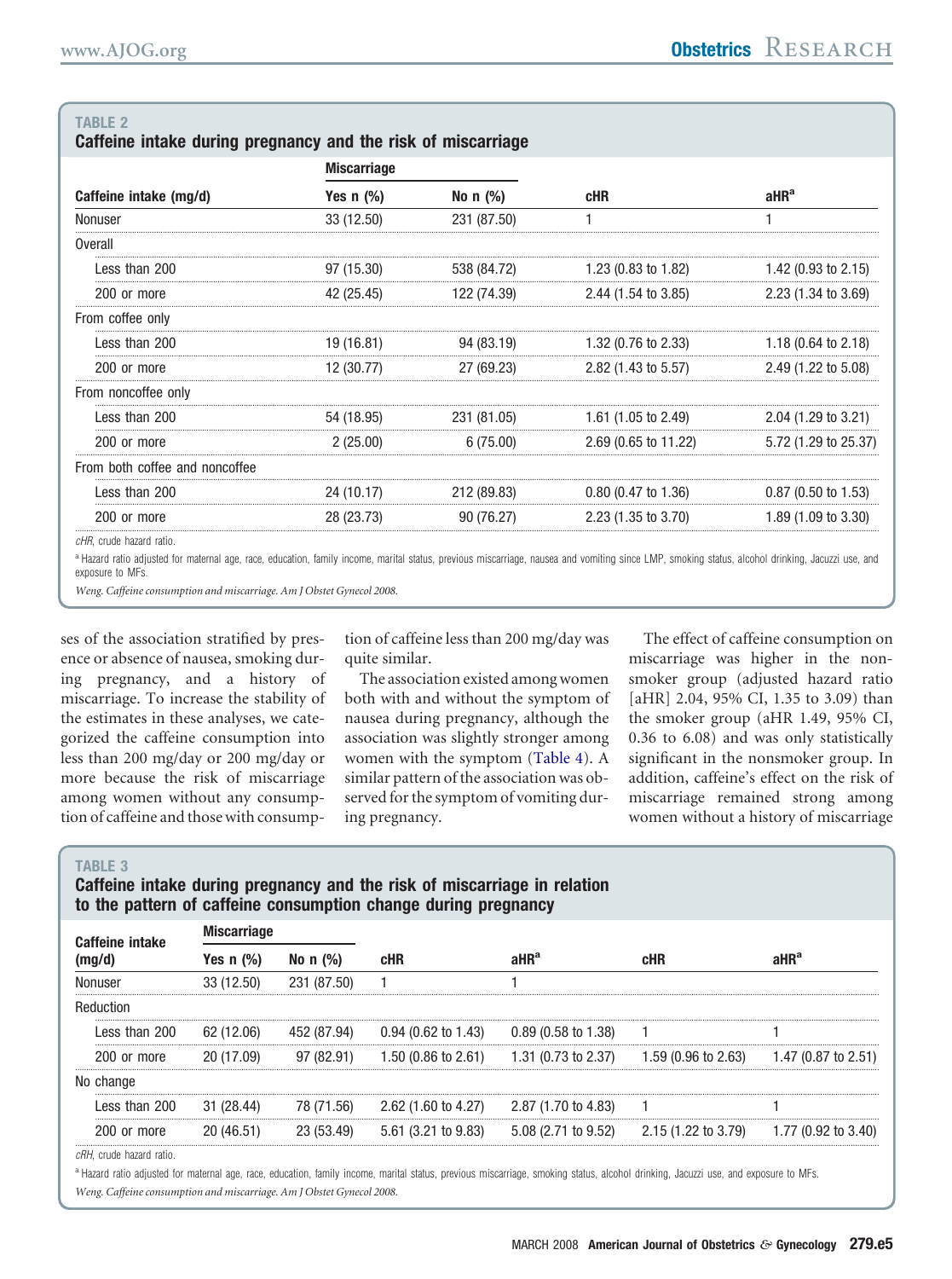### <span id="page-5-0"></span>**Caffeine intake during pregnancy and the risk of miscarriage in relation to other risk factors for miscarriage**

|                        | <b>Miscarriage</b> |                     |                                           |  |
|------------------------|--------------------|---------------------|-------------------------------------------|--|
| Caffeine intake (mg/d) | Yes $n$ (%)        | No $n$ (%)          | aHR <sup>a</sup>                          |  |
| Nausea since LMP       |                    |                     |                                           |  |
| No                     |                    |                     |                                           |  |
| Less than 200          | 60 (32.26)         | 126 (67.74)         |                                           |  |
| 200 or more            | 21 (44.65)         | 25 (54.35)          | 1.57 (0.84 to 2.93)                       |  |
| Yes                    |                    |                     |                                           |  |
| Less than 200          | 70 (9.83)          | 642 (90.17)         |                                           |  |
| 200 or more            |                    |                     | 21 (17.95) 96 (82.05) 2.02 (1.18 to 3.45) |  |
| Smoking status         |                    |                     |                                           |  |
| No                     |                    |                     |                                           |  |
| Less than 200          | 117 (14.18)        | 708 (85.82)         |                                           |  |
| 200 or more            | 35 (26.72)         | 96 (73.28)          | $2.04$ (1.35 to 3.09)                     |  |
| Yes                    |                    |                     |                                           |  |
| Less than 200          | 11(15.71)          | 59 (84.29)<br>.<br> | 1                                         |  |
| 200 or more            |                    |                     | 9 (24.32) 28 (75.68) 1.49 (0.36 to 6.08)  |  |
| History of miscarriage |                    |                     |                                           |  |
| No                     |                    |                     |                                           |  |
| Less than 200          | 102 (13.97)        | 628 (86.03)         |                                           |  |
| 200 or more            | 32 (28.07)         | 82 (71.93)          | $2.33(1.48 \text{ to } 3.67)$             |  |
| <b>Yes</b>             |                    |                     |                                           |  |
| Less than 200          | 28 (16.57)         | 141 (83.43)         | 1                                         |  |
| 200 or more            |                    |                     | 10 (20.00) 40 (80.00) 0.81 (0.34 to 1.94) |  |

drinking, Jacuzzi use, and exposure to MFs except when those variables themselves were evaluated for interaction. *Weng. Caffeine consumption and miscarriage. Am J Obstet Gynecol 2008.*

(aHR 2.33, 95% CI, 1.48 to 3.67), whereasthe association no longer existed among women with such a history (aHR 0.81, 95% CI, 0.34 to 1.94)(Table 4). The test for the interaction was borderline significant ( $P = .05$ ).

To determine whether the effect of caffeine on the risk of miscarriage varied by gestational age at miscarriage, we examined the effect separately for miscarriages that occurred before and after 8 weeks of gestation. A total of 57 miscarriages (33%) occurred before 8 gestationalweeks, and 115 (67%) occurred on or after that. Higher caffeine consumption was associated with higher risk for both early and late miscarriage. However, the association appeared to be

more pronounced for later rather than earlier miscarriage [\(Table](#page-6-0) 5).

#### **COMMENT**

In this prospective cohort study, we demonstrated an elevated risk of miscarriage associated with caffeine consumption during pregnancy and a dose-response relationship with most of the risk associated with caffeine consumption at 200 mg or greater per day. This observed effect was independent of many potential confounders including pregnancy related symptoms such as nausea, vomiting, and aversion to caffeine consumption. Even among women who never changed caffeine consumption pattern during pregnancy, there was an almost 80% increased risk of miscarriage associated with caffeine consumption of 200 mg/ day or greater, although it was not statistically significant because of reduced sample size by stratification. Finally, the increased risk of miscarriage appeared to be due to caffeine itself rather than other possible chemicals in coffee because caffeine intake from noncoffee sources showed the similarly increased risk of miscarriage [\(Table](#page-4-0) 2).

Although an increased risk of miscarriage associated with caffeine intake during pregnancy has been previously re-ported,<sup>[7,8,15,17,22,23](#page-7-0)</sup> a lack of adequate control of potential confounders, especially pregnancy-related symptoms such as nausea, vomiting, and aversion to caffeine, limited the validity of those findings.[10](#page-7-0) Some argued that the association was an artifact because of confounding by nausea and vomiting, which are generally associated with a low risk of miscarriage and possible reduction of the consumption of caffeine because of the symptoms.[7,8,10,13](#page-7-0) We ascertained detailed information on nausea and vomiting since the LMP and for the immediate 7 days before the interview. The association between caffeine intake and the risk of miscarriage remained after adjustment for nausea and vomiting, and the association also continued to exist among women both with and without nausea and vomiting during pregnancy.

To address this issue more thoroughly, we examined the association among women with and without actual change in caffeine consumption during pregnancy (a direct control of possible changes in caffeine consumption because of underlying risk of miscarriage that had been the critical point of the criticism of the association). We examined the association separately among those who reduced and who did not change their caffeine consumption during pregnancy. (The sample size was too small to evaluate this issue for those who increased their caffeine consumption during pregnancy.) The increased risk of miscarriage associated with caffeine consumption still existed after the stratification. These results did not support the argument that the observed association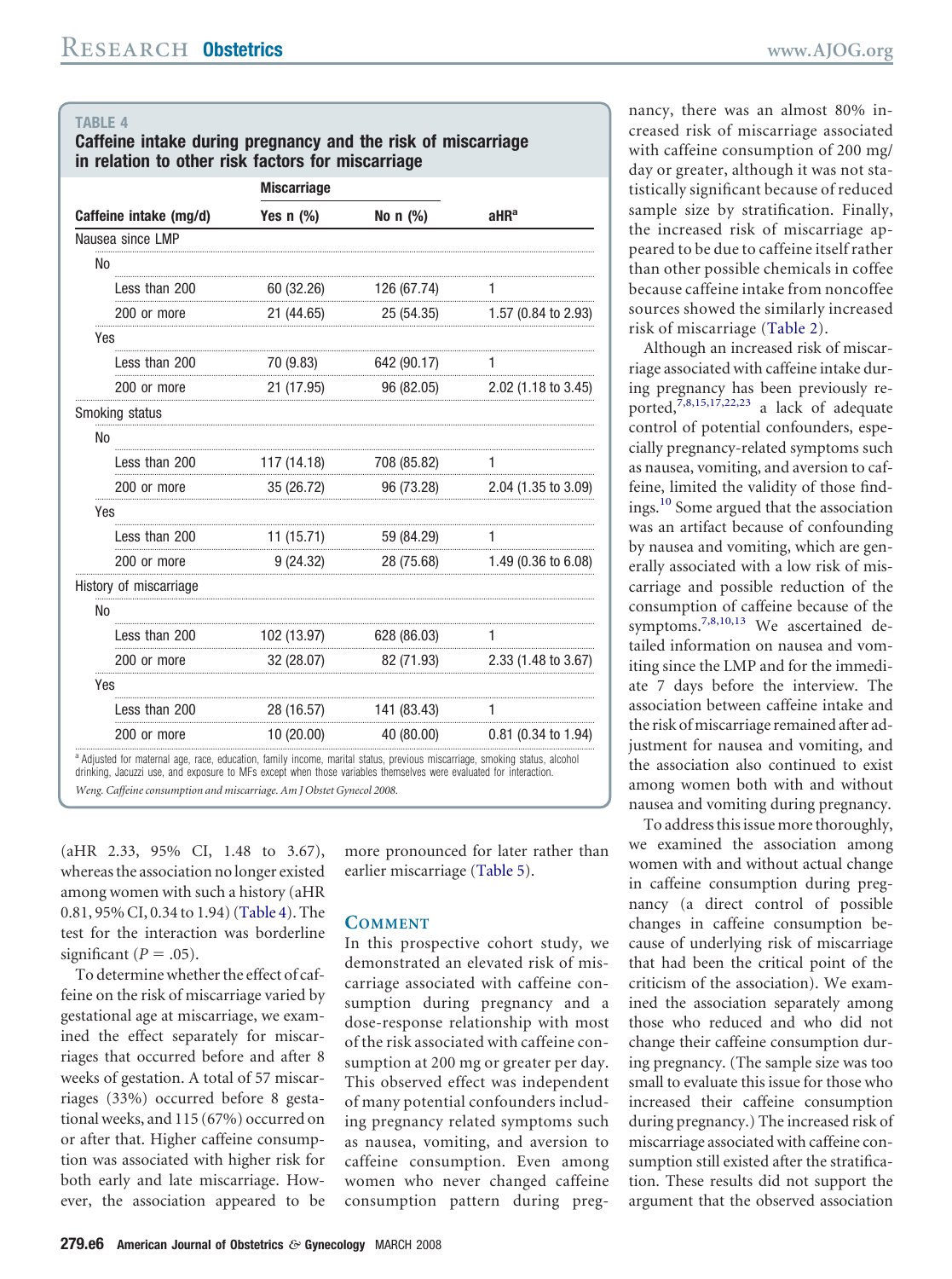<span id="page-6-0"></span>was due to confounding by the pregnancy-related symptoms that reduced both caffeine intake and the risk of miscarriage.

We also observed that the association appeared to be stronger among women without other risk factors for miscarriage, for example, women with no history of miscarriage, no smoking during pregnancy, and the presence of nausea and/or vomiting [\(Table](#page-5-0) 4). Although the underlying reason for this interaction is not known at this time, it could be that caffeine intake is a lesser risk factor in the presence of other risk factors of miscarriage as is the likely case among women with a history of repeated miscarriages. If our interpretation is correct, this observation is consistent with our other finding that the association was stronger among later miscarriage (Table 5), which, unlike early miscarriage, are not largely due to known strong risk factors such as chromosomal abnormalities.

One limitation of the study is the potential misclassification of caffeine intake.Caffeine content in a cup of tea/coffee varies by different brands and brewing methods; it is not practical to perform laboratory analysis on caffeine content from consumed coffee and tea in epidemiological studies. Even assays of biological specimens have limitations because they can measure only caffeine intakesin the very recent past.Therefore, most studies including ours used certain conversion factors to calculate caffeine amount given the sources of caffeine and amount of intake provided by the  $participants.<sup>8,13,15-17,22</sup>$  $participants.<sup>8,13,15-17,22</sup>$  $participants.<sup>8,13,15-17,22</sup>$ 

Another concern is the potential recall bias because of some participants who were interviewed soon after their miscarriage. To assess the potential existence of recall bias, we conducted a stratified analysis based on whether the interview was conducted before or after their miscarriage. The results were essentially the same, providing no evidence of recall bias. Therefore, we combined the data in the final analyses. Because of low participation rates, selection bias could be a potential concern. Although we do not have information on caffeine intake for

#### **TABLE 5**

### **Risk of miscarriage and caffeine intake during pregnancy by gestational age at miscarriage\***

|                                | <b>Miscarriage</b> |                    |                                |  |
|--------------------------------|--------------------|--------------------|--------------------------------|--|
| Gestational age at miscarriage | n(%)               | <b>Person-days</b> | aHR <sup>a</sup>               |  |
| Less than 8 wks                |                    |                    |                                |  |
|                                | 13 (0.34)          | 3791               |                                |  |
| Less than 200                  | 29(0.32)           | 9022               | 1.04 $(0.50 \text{ to } 2.18)$ |  |
| 200 or more                    | 15 (0.73)          | 2064               | 1.41 (0.60 to 3.31)            |  |
| 8 wks or more                  |                    |                    |                                |  |
|                                | 20(0.11)           | 18.607             |                                |  |
| Less than 200                  | 68 (0.15)          | 44.645             | 1.72 (1.01 to 2.92)            |  |
| 200 or more                    | 27 (0.29)          | 9169               | 2.79 (1.46 to 5.34)            |  |
|                                |                    |                    |                                |  |

a Adiusted for maternal age, race, education, family income, marital status, previous miscarriage, nausea and vomiting since LMP, smoking status, alcohol drinking, Jacuzzi use, and exposure to MFs.

*Weng. Caffeine consumption and miscarriage. Am J Obstet Gynecol 2008.*

nonparticipants, we compared a few characteristics, including age and the rate of miscarriage between participants and nonparticipants. Both average age (30 vs 29 years) and the rate of miscarriage (16.4% vs 17.2%) for participants and nonparticipants were very similar, providing some assurance against participation bias.

The strengths of the present study included: (1) a cohort design, (2) a large study sample size, (3) recruitment of pregnant women at early gestational ages for identification of early miscarriages, (4) detailed information on caffeine intake including all sources, changing patterns of intakes, and timing and amount of intakes since LMP, and (5) ascertainment of detailed information on pregnancy-related symptoms including nausea, vomiting, and aversion to caffeine consumption during pregnancy. The available information on nausea, vomiting, and existence of aversion to caffeine consumption allowed us to examine whether these factors explained the observed association of caffeine intake during pregnancy with the risk of miscarriage.

In conclusion, the results from our prospective cohort study supported previous findings that high caffeine consumption during pregnancy may increase the risk of miscarriage. We provided new evidence that the observed association was not likely the result of confounding by the pregnancyrelated symptoms of nausea, vomiting, and aversion to caffeine consumption. Therefore, it may be prudent to stop or reduce caffeine intake during pregnancy.

#### **ACKNOWLEDGMENT**

De-Kun Li conceived the concept, designed the study, obtained funding, oversaw the data collection and analyses, and was involved in the interpretation of results and preparation of the manuscript. Xiaoping Weng was responsible for data analysis, interpretation of the data, and preparation of the manuscript. Roxana Odouli was involved in the data collection and preparation of the manuscript. De-Kun Li is the guarantor of this paper, who took full responsibility for the conduct of the study, had access to the data, and controlled the decision to publish.

#### **REFERENCES**

**1.** Matijasevich A, Santos IS, Barros FC. Does caffeine consumption during pregnancy increase the risk of fetal mortality? A literature review. Cad Saude Publica 2005;21: 1676-84.

**2.** Goldstein A, Warren R. Passage of caffeine into human gonadal and fetal tissue. Biochem Pharmacol 1962;11:166-8.

**3.** Aldridge A, Bailey J, Neims AH. The disposition of caffeine during and after pregnancy. Semin Perinatol 1981;5:310-4.

**4.** Aldridge A, Aranda JV, Neims AH. Caffeine metabolism in the newborn. Clin Pharmacol Ther 1979;25:447-53.